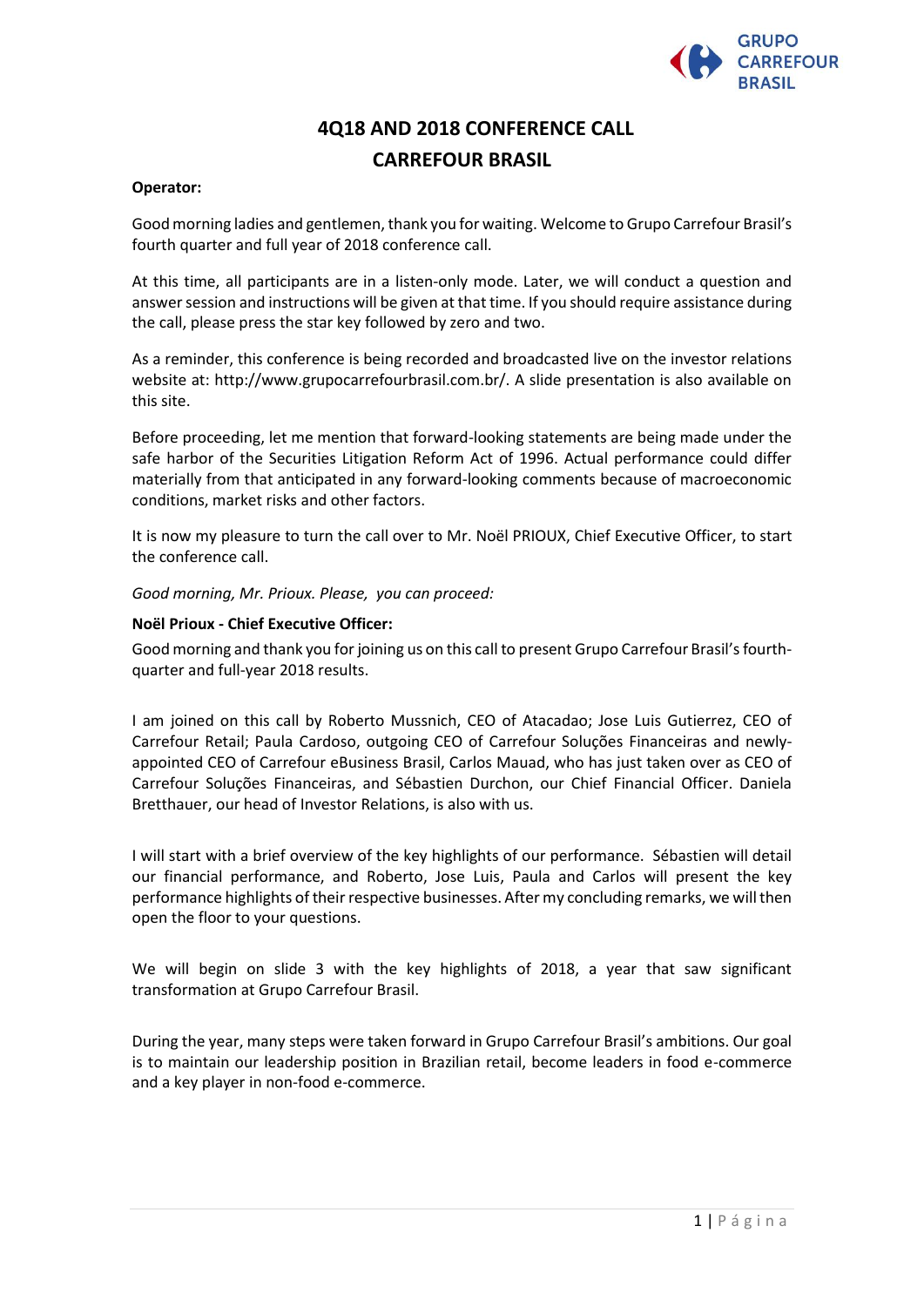

Similarly, and in line with the "Carrefour 2022 Transformation Plan" announced in January 2018, we further expanded our multiformat network, accelerated our digital transformation, launched new and innovative services, and positioned ourselves as leaders in the food transition for all. All of these initiatives bring us even closer to our millions of customers across the country.

We invested 1.8 billion in the year to accelerate our multiformat expansion. We opened 20 new Atacadão stores and further developed our proximity strategy, opening 9 new Market stores and 6 new Express stores. We also implemented Click & Collect in all hypermarkets, installed 10 Drives, made significant advances in CRM, made acquisitions and established various partnerships, the highlight being Rappi, to accelerate our last-mile delivery. In e-commerce, we tripled the number of SKUs over the course of the year, and our marketplace now accounts for nearly 20% do GMV.

Multiformat is also advancing in financial services. We started allowing the use of the Carrefour card in all Atacadão stores and exempting cardholders of their monthly fee.

And we continued to evolve in the food transition, with our private label representing 11% of Carrefour Retail's sales at year end, compared to 8% in 2017, and solid growth in sales of organic and healthy food, mainly due to the creation of dedicated store areas. We are on track to achieve our targets of 20% of private label sales by 2022.

To further strengthen the Carrefour ecosystem and integration between the physical and virtual worlds, we recently announced the creation of the Carrefour e-Business Brasil business unit. This is a clear sign of our commitment to a profound transformation of our business model, becoming even more competitive in the Brazilian market.

We appointed Paula Cardoso to head this new venture. Over the past year, she has accumulated her position as CEO of Banco Carrefour with the role of head of Carrefour's digital transformation. With the creation of CeBB, she will now be dedicating all of her time to this new segment. Carlos Mauad, who is with us today, was picked to succeed her as head of the bank. On behalf of the Group, I would like to welcome him and wish them both the best.

On slide 4, you see how all this translates into solid and sustainable growth in sales and profitability. The slide shows the key headline numbers of both Q4 and the full-year, both of which showed strong and sustainable growth in sales, adjusted EBITDA and net income.

In the year, gross sales grew 8% to R\$56 billion, adding nearly R\$4 billion in sales. Adjusted EBITDA increased by 19% to R\$4.2 billion, while EBITDA margin stood at 8.2% and net income, Group share, rose 48% to R\$1.9 billion, with net margin of about 4%.

This result had a positive impact on our balance-sheet, which remains very solid. We ended the year with net cash of R\$831 million, with a very low indebtedness, which gives us great financial flexibility at this crucial time of transformation at the Group. Free cash-flow reached R\$1.3 billion in the full-year, up from R\$1.1 billion in 2017.

Let me now hand over to Sébastien for a closer look at our numbers.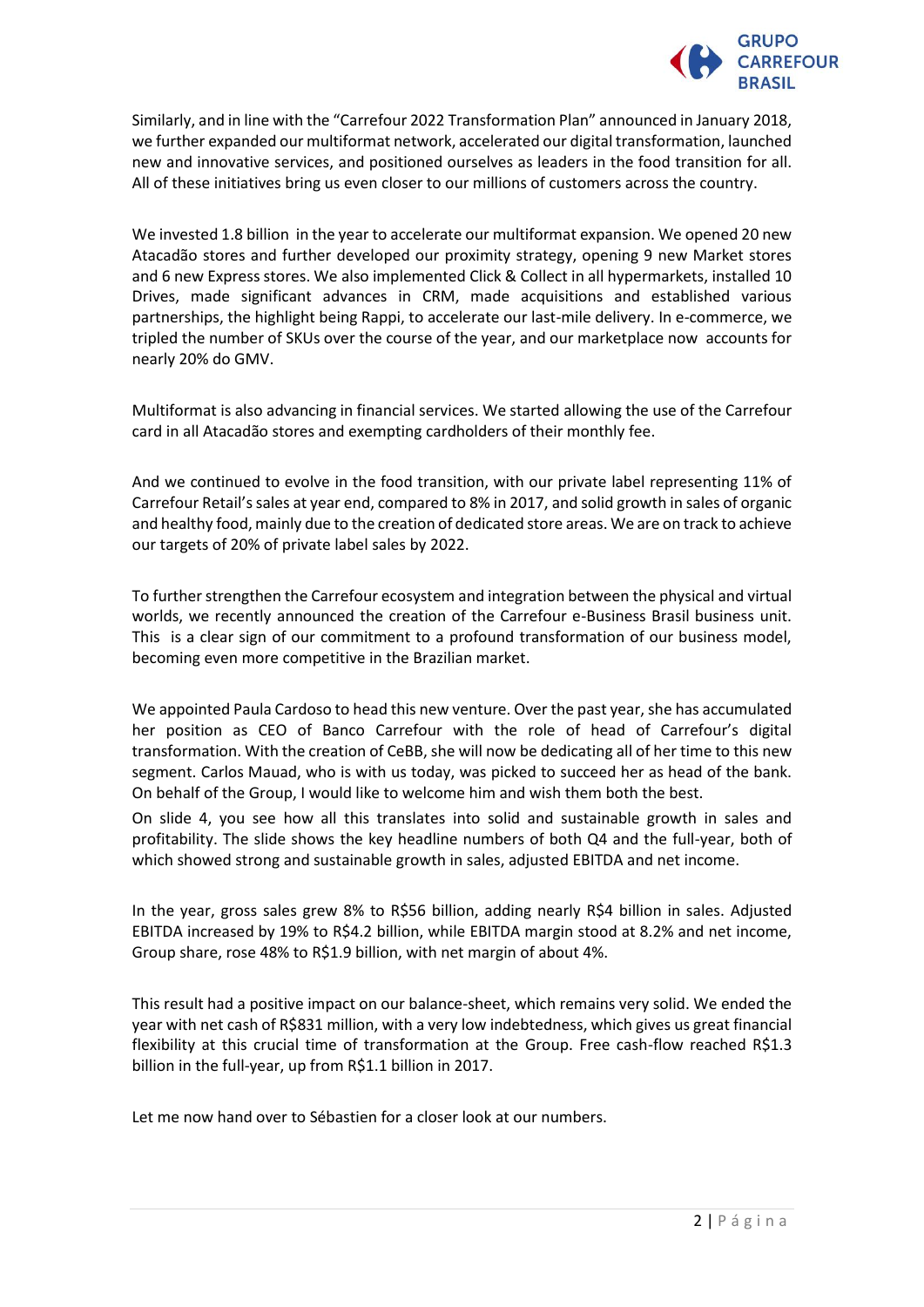

# **Sébastien Durchon – CFO:**

Thank you, Noël and good morning to everyone.

As you see on the graphs on slide 6, we have seen steady improvement quarter after quarter in sales, and their growth rate also accelerated sequentially.

Our consolidated sales were up 10% in Q4 in total, including petrol. This is a very dynamic performance, marking the first quarter of double-digit sales growth since Q4 2016.

This robust growth in the quarter results from a combination of several factors, including:

- accelerating like-for-like sales in all formats,
- rapid expansion at Atacadão with six openings in the quarter,
- and fast growth of e-commerce, which accounted for 10% of Carrefour Retail's sales including petrol in Q4, vs 5.8% one year ago.

In the full-year, gross sales stood at R\$56.3 billion, up approximately 8% vs 2017.

Like for Like accelerated consistently during the year, reaching its highest mark in Q4 at +5.8% including petrol.

The contribution of expansion to overall sales performance, namely the 20 new Atacadão stores, also increased quarter after quarter from 3.6% in the first-quarter to 4.3% in Q4.

This steady growth in sales throughout the year makes us confident in further momentum in 2019.

On slide 7, quarterly EBITDA performance also improved steadily during the year, with adjusted EBITDA margin growing quarter after quarter both at Atacadão and Carrefour Retail.

As Noël mentioned, adjusted EBITDA margin was close to 10% in Q4 and a little over 8% in the full year.

On slide 8, we turn to our P&L, which shows a sharp improvement in profitability in the quarter and in the full-year, thanks to a solid operating performance.

Net sales were 10% higher in Q4 at R\$14.7 billion, driven by improved performance in all our businesses. In the full year, performance was equally positive.

In Q4, gross profit reached R\$3.4 billion, up 19%. Our gross margin improved by 180 basis points to 26.3%, driven largely by Atacadão's better performance and also by Carrefour Soluções Financeiras. The margin increase reflects the positive impact of the R\$210 million in ICMS-ST tax credits for states other than São Paulo, booked in the last quarter at Atacadão.

We continued our cost-reduction efforts across banners, especially Carrefour Retail. SG&A expenses were virtually stable year-on-year as a percentage of net sales, at 14%, reflecting our productivity efforts, with efficiency gains and tight control of expenses, even including the impact of new stores and stores under construction.

As a consequence of the significant increase of our gross margin and enhanced operating leverage, consolidated adjusted EBITDA rose by a very solid 27% in Q4 to R\$1.4 billion.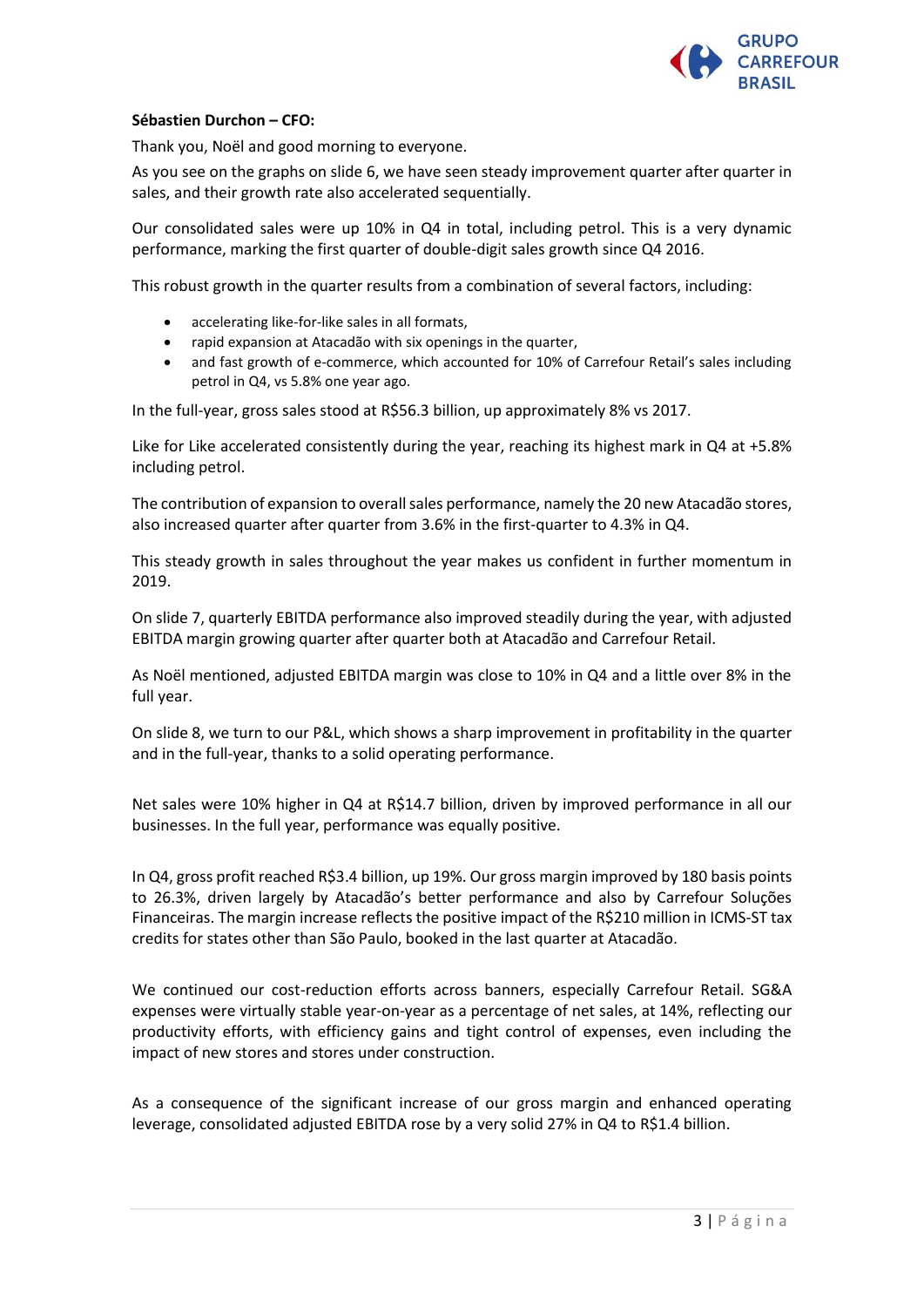

As a result, adjusted net income, Group share, was up by a very strong 66% to R\$758 million, for 5.3% net margin.

Our performance in the full-year was equally strong. Net sales were up close to 7% to R\$51.3 billion, a gain of nearly R\$4 billion in the year.

Adjusted EBITDA was up 19% to R\$4.1 billion, with margin increasing by 76 basis points. Our net financial result was down by more than 45% in the year as a result of lower interest rates and lower debt level. As a reminder, in 2017, we used the proceeds from our IPO to pay off all our intercompany loans with Carrefour Group. As such, adjusted net income, Group share, increased by 48% to R\$1.9 billion.

As you see on slide 9, our solid operating performance and strong free cash-flow generation of R\$1.3 billion in 2018 allowed us to pay a higher dividend, with the total payment for the year standing at R\$470 million. This is 48% higher than 2017 dividends.

As previously announced, we anticipated payment of part of the annual dividend in the form of interest on shareholder's equity, in the amount of R\$380 million, which was paid in December. Yesterday, the Board of Directors proposed an additional dividend payment of R\$90 million, also in the form of IOE, to complement the payout for the full-year 2018, which translates into a payout of 25% of adjusted net income. This additional amount is subject to approval at the shareholder's general meeting scheduled for 16 April 2019.

We will now take a look at each our business units. I will now hand over to Roberto to start with the excellent performance of Atacadão.

# **Roberto Mussnich – CEO do Atacadão:**

Thank you very much Sébastien and good morning.

Atacadão posted another very strong and consistent quarter, as you see on slide 11, with sales accelerating in double-digits and margins improving.

Gross sales in Q4 accelerated for the fourth consecutive time, as you see on the first chart of the slide, attesting to the strength of our commercial model. Sales rose by almost 15% to R\$10.7 billion, a steady and significant increase over the 11% growth recorded in Q3, the 8% increase in Q2 and the 5.7% rise in Q1.

We saw a continued increase in volumes and average ticket and more favorable commodity prices. The strength of Atacadão's model was evidenced by the strong acceleration in like-forlike sales that you see on the graph in orange. Like for like growth accelerated quarter after quarter, from 0.5% in Q1 to 4.5% in Q2, 6.2% in Q3 and 7.4% in Q4.

Expansion also contributed 7% in the quarter and grew consistently quarter after quarter, as shown on the blue part of the bar chart. We opened 6 stores in the quarter to achieve our goal of 20 openings this year for the first time in our history. Most of the openings were in cities in which Atacadão was not yet present, so we have further broadened our footprint. The wellbalanced pace of openings throughout the year created optimal conditions for each opening and enables us to maintain this pace of expansion in the medium-term.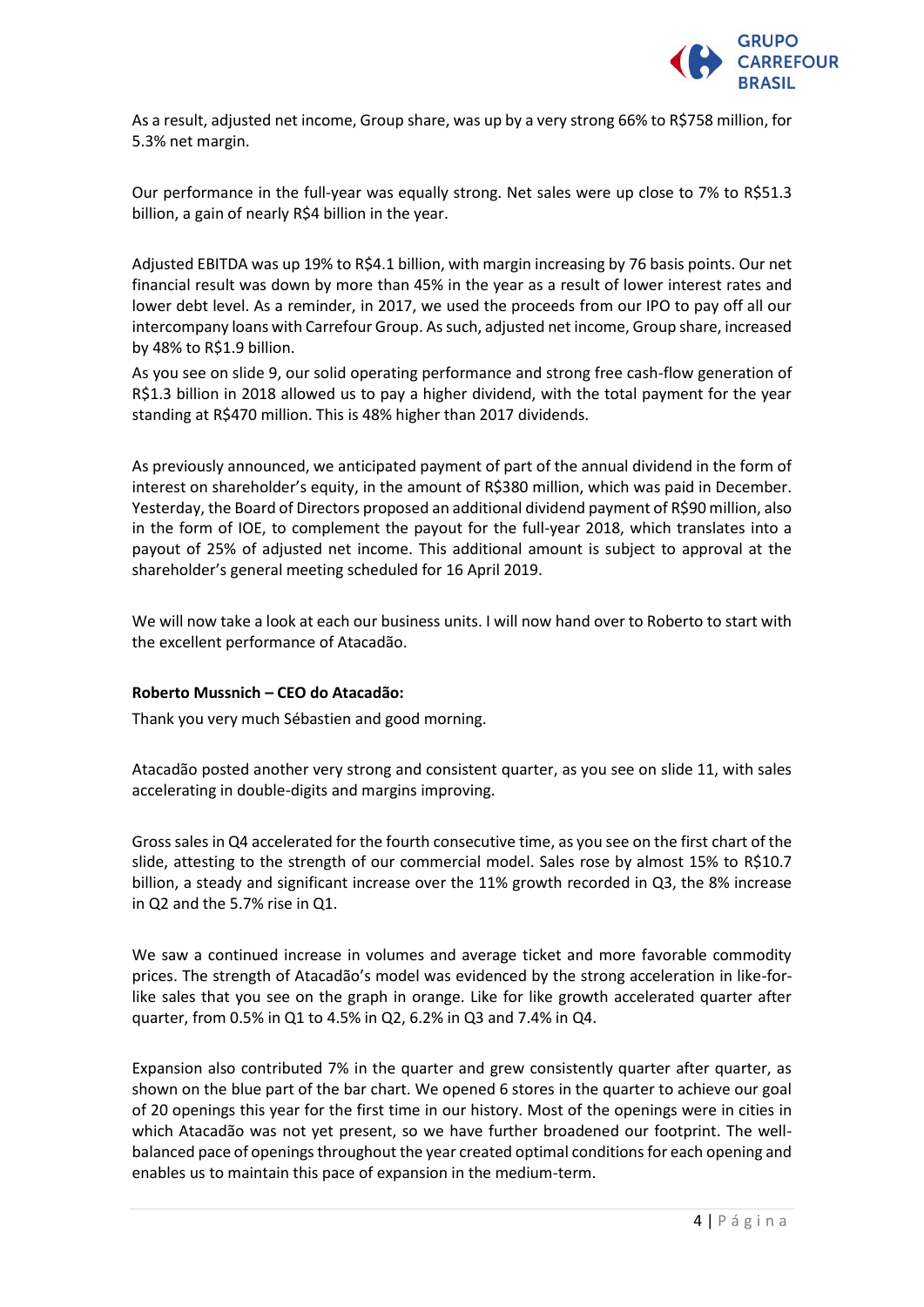

Gross profit in the quarter rose by 29% to over R\$1.6 billion. As mentioned by Sébastien, Q4 margin includes the recognition of R\$210 million of ICMS-ST tax credits for states other than São Paulo as a consequence of a positive Supreme Court decision. Those credits are recurring and reflect a full-year gain. In the full-year our gross margin was up 80 basis points, including 52 basis points of tax credits.

Thanks to our efficiency and the strength of our model, we managed to keep distribution costs stable in the year as a percentage of sales, at 8.1%, despite the 20 new openings and the growth posted.

Adjusted EBITDA strongly outpaced sales growth and rose by about 44% in Q4, with margin improving 190 basis points to 9%. Excluding the ICMS-ST tax gain of R\$158 million related to the first nine months of the year, adjusted EBITDA was 18% higher at R\$734 million, with margin up 23 basis points to 7.5%.

So Atacadão's leadership and growth story continues! Every year is better than the last, with growing profitability thanks to the beauty of our model.

I will also comment on the announcement we made yesterday of the creation of a COO position in Atacadão, with the appointment of Marco Oliveira, subject to shareholder approval. Marco has been with me since the first day Atacadão became part of Grupo Carrefour, and has played a key role in maintaining our culture and in our ongoing growth story.

Sébastien Durchon will replace him as CFO of Atacadão, combining this function with the position he has held as CFO of Grupo Carrefour Brasil for the past 5 years.

This is part of a orderly succession planning, and I will remain as CEO of Atacadão for as long as necessary, supporting the initiatives that are under development. There will be a lot more to talk about, especially with regard to the new growth fronts – digital initiatives included. In sum, a brilliant future awaits.

Thank you very much. Let me now hand over to Guti.

# **José Luis Gutierrez – CEO Carrefour Varejo:**

Thank you Roberto. Good morning everyone.

On slide 12, I will comment on the performance of Carrefour Retail. In the fourth quarter our gross sales totaled R\$5.1 billion. Like Atacadão, Carrefour Retail's sales also accelerated quarter after quarter. In Q4, like for like sales were 3.5% higher vs 2017, accelerating substantially from growth of 1% in the first half.

This recovery in sales reflects several factors:

First: I would like to comment on the many successful initiatives we have implemented in hypermarkets, in line with our food transition strategy. We expanded our healthy products offer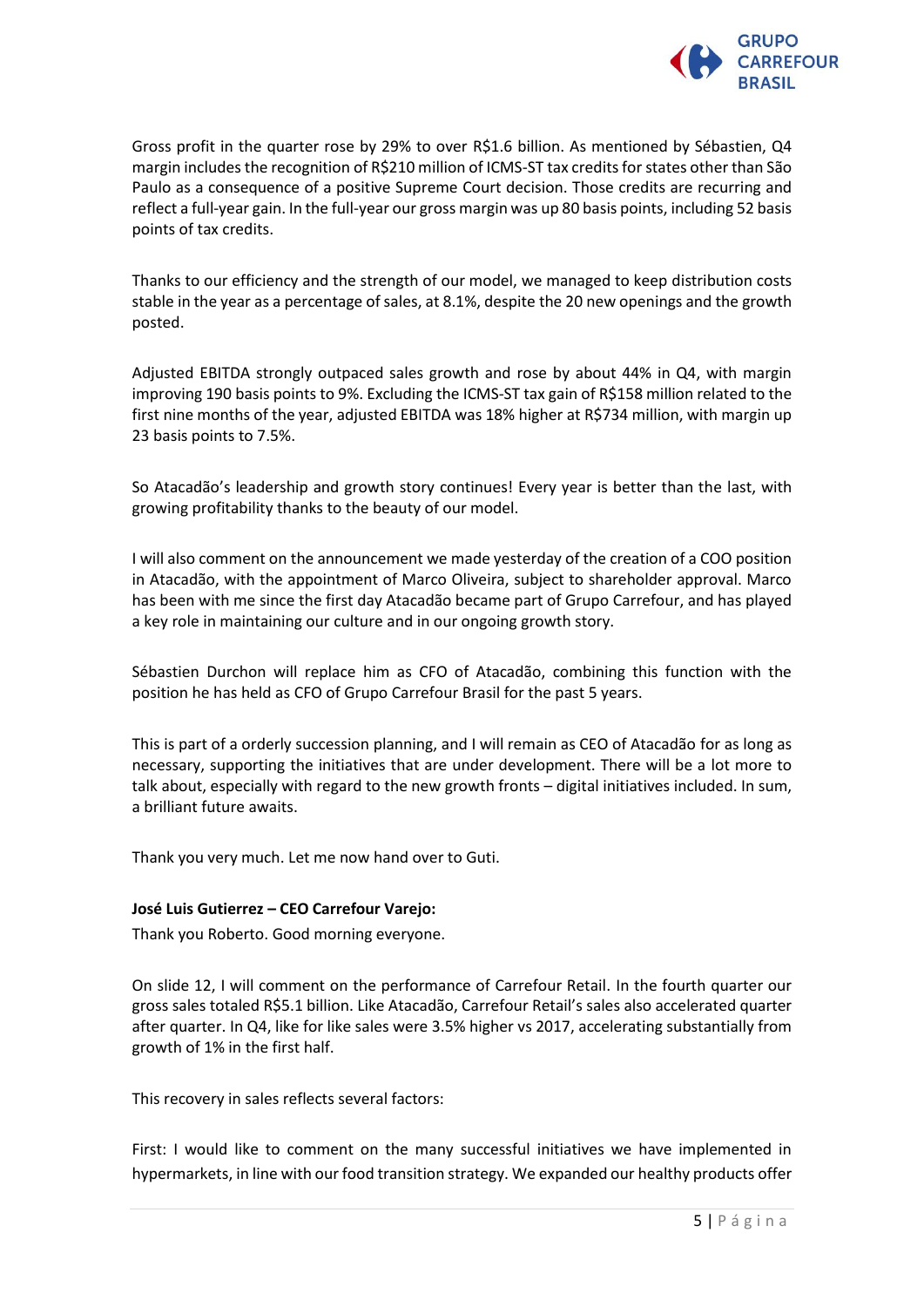

in a quarter of the store network in 2018, and we plan on doing this in the remaining stores in 2019. We also increased the penetration of our own brands to 11% of sales at the end of last year, with significant growth

Second: The positive results of the first phase of the competitiveness plan implemented in 18 hypermarket stores that faced greater competition in their respective locations. In the fourth quarter we expanded this competitiveness plan into some key categories in all stores.

Third: The improved performance of proximity stores:

- the Express format where we made a series of changes in the commercial model, resulting in a very positive sales trend, with double-digit increase in like for like sales in the fourth quarter,
- and the successful openings of 10 new Market stores reinforced our proximity strategy in 2018.

And lastly, e-commerce sales made an important contribution, accounting for 10% of Carrefour Retail's sales in the quarter. Paula will detail this later.

Regarding our profitability, I would like to highlight the important reversal in the gross margin trend. The gross margin in Q4 was virtually stable at 25.8% vs Q417, but this level represents a significant improvement compared to the average gross margin of 24.2% in the first half. This improvement was achieved even with the impact from the higher share of e-commerce and investments in the previously mentioned competitiveness plan.

As a percentage of net sales, distribution costs accounted for 19.5% of net sales in Q4, the lowest quarterly percentage in 2018, reflecting our ongoing cost reduction and efficiency initiatives. In 2018, distribution costs were 20 basis points lower than in 2017 and accounted for 20.1% of net sales despite the mandatory wage increase in the last quarter and investments in omnichannel projects.

Thus, we observed a gradual improvement in adjusted EBITDA margin over 2018, from 3.9% in Q2 to 4.5% in Q3 and 6.4% in the last quarter, an increase of 200 basis points compared to the beginning of the year.

I will now hand over to Paula who will comment on e-commerce and our omnichannel strategy.

# **Paula Cardoso – CEO Carrefour eBusiness Brasil**

Thank you Guti. Good morning everyone.

Once again, our e-commerce operations were the fastest-growing segment within Carrefour Retail, as shown on slide 13. E-commerce sales now account for 10% of our Retail sales, nearly doubling versus the same period last year.

As shown on the slide, Q4 was another period of strong growth. E-commerce GMV grew by 110%, significantly outperforming the market in the same period which rose 13%, according to e-Bit. We enjoyed an excellent performance during Black Friday, with growth of 71% in the number of visitors, 82% in orders and 8% in average ticket.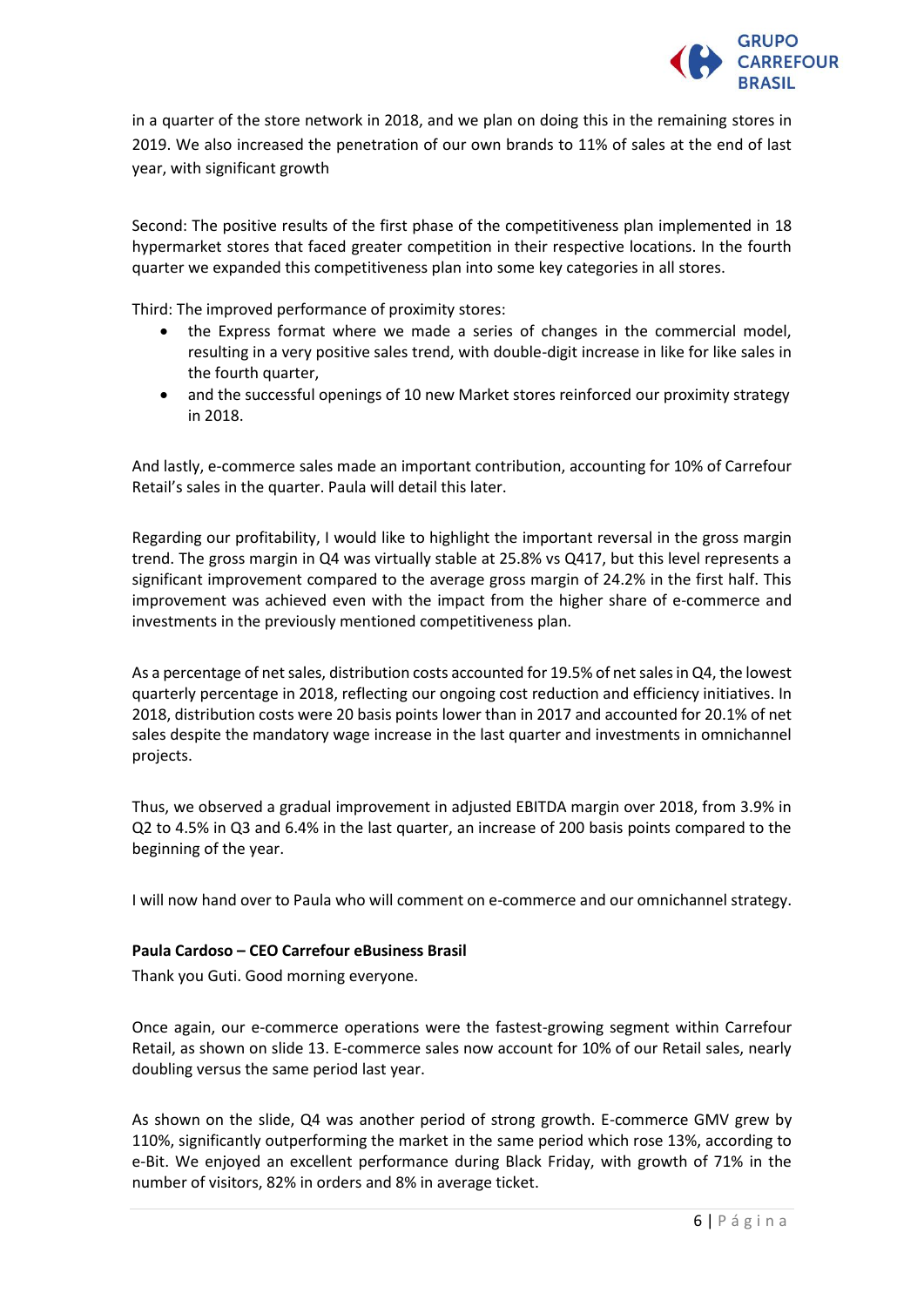

In the quarter, orders were up by 77% as we continue expanding the number of SKUs. The number of visits was up by 76%, reaching 44 million this quarter. Average ticket rose 19% in the quarter.

Our marketplace is growing rapidly. It now counts more than 1,500 sellers, with SKUs multiplying by 3 times during the year to reach about 2 million. As a result, the marketplace accounted for nearly 20% of our GMV in Q4 compared with 16% in the previous quarter.

Such strong growth is significantly helping us gain scale and profitability:

- The operation generated cash in 2018
- Gross margin improved by nearly 400 basis points in the year, when we compare the second half to the first quarter of the year. Comparing Q418 to Q417, the increase was 5.6%.
- The marketplace has already reached breakeven and should start to make a positive contribution this year

Slide 14 shows you a few examples of deliveries aligned with our announced priorities, which are expanding rapidly. I would like to point out three: omnichannel experience, Payments and Data.

# Omnichannel

We have completed the roll-out of Click and Collect, which has a non-food focus, in all of our hypermarkets. Some figures are worth highlighting:

a) this option now represents about 10% of total 1P sales, reaching 16% of e-commerce sales during Black Friday.

b) one in every three customers that chooses to pick up the product in one of our stores ends up making an additional purchase,

c) 20% of the customers are new to Carrefour.

Now we take a look at Drives, which focuses on food items:

- It's already available at 10 stores (hypermarkets)
- It reaches 21% of food e-commerce orders
- The perceived quality indicator, NPS, is above 70%
- We see a 40% repurchase rate

Concerning Payments, we already have 3 initiatives:

- **Scan&Go** focused on Carrefour Express, where customers scan the products and pay for them via their mobile app, without having to go through the check-out line.
- **QRCode** customers that are Carrefour cardholders can pay using the QR code at hypermarkets without using the physical card, via the Carrefour app.
- To conclude, Carrefour Pay our digital wallet with NFC technology which supports payment at any store with this approximation technology available, including all Carrefour stores.
- •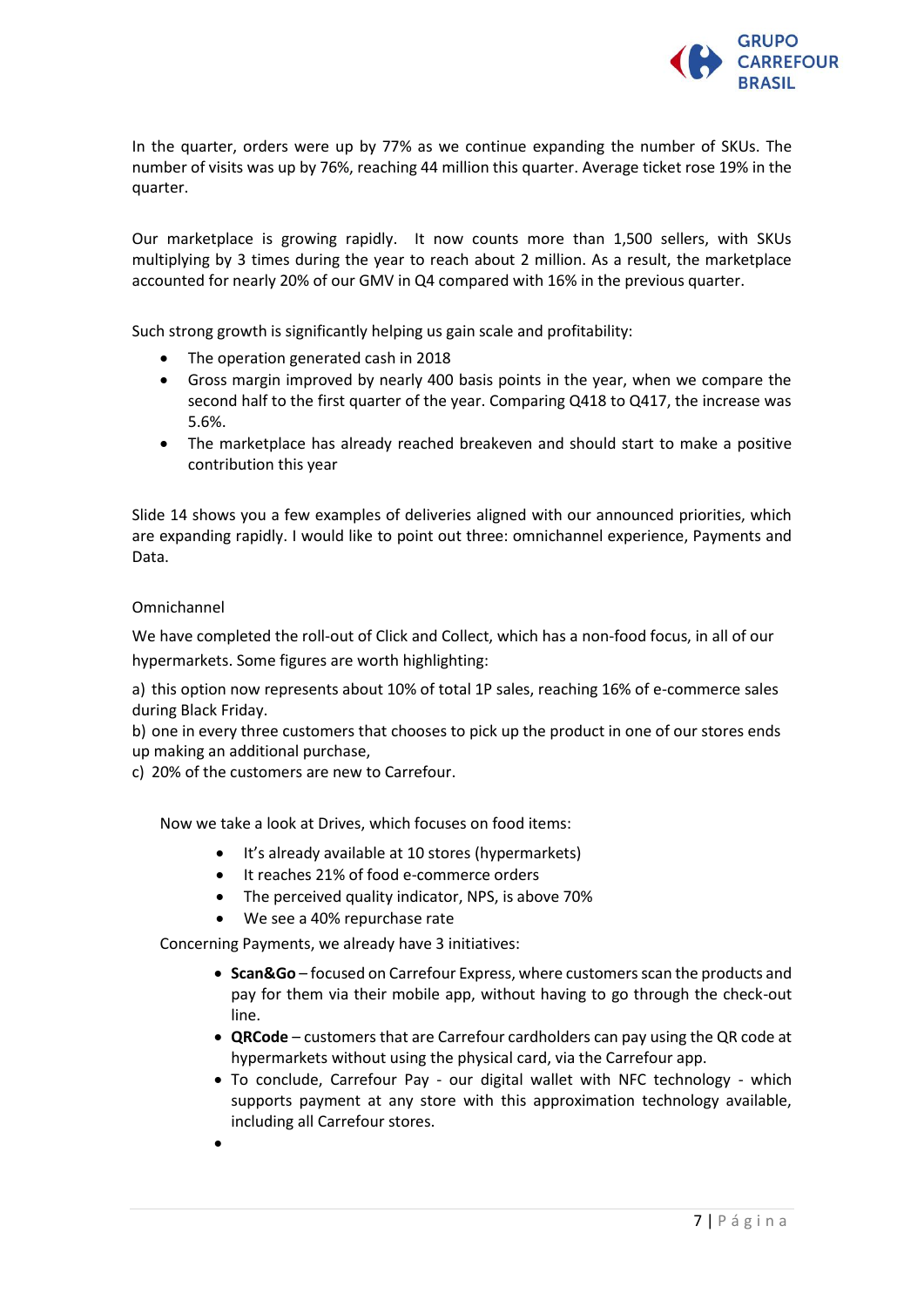

Now, a few details about our **Meu Carrefour program**.

- We have over 13 million customers registered in the program
- Today, 67% of sales are identified
- We had over 1.5 million downloads of our app and, most importantly, we have already seen growth of 51% in the active customer base this year, between January and February
- And, frequent customers are spending 40% more on average

We will continue to accelerate our program.

On slide 15, a little bit about our new eBusiness. The creation of Carrefour eBusiness is a clear indication of our commitment to building a strong omnichannel platform and accelerating the O2O strategy: focus and resources to accelerate the transformation of our traditional retail business into digital retail.

The main objectives are:

# 1. Becoming **leaders in online food retail**

2**. Building the Ecosystem** – which simply means to quickly leverage the integration of the on and offline worlds with logistics and payment solutions, using Startups to accelerate this process. In fact, this is already in motion. You saw our first acquisition, Cybercook, and we also took a first step towards accelerating last-mile solutions through a partnership with Rappi, which is going very well.

3. **Martech & Data**: we strongly leveraged the use of data and digital marketing so that, with better knowledge of our customers, we can provide the right offers and services. In this regard, in Q4 we already established a partnership with Propz, a startup focusing on analytics, segmentation and campaigns, and we are very excited with the results obtained.

4. **IT** – Creating Carrefour Lab with a light and agile infrastructure.

So let's now turn to our performance on slide 16. As Noel previously mentioned, Carlos Mauad has taken over as CEO of Banco Carrefour this year, so this will be the last time I present the bank's performance on this call. It was a pleasure to lead the bank for past 6 years.

Banco Carrefour posted another strong performance in Q4: Billings were again up in doubledigits, adjusted EBITDA posted another impressive increase and the quality of our credit portfolio continued to improve.

Billings totaled R\$7.5 billion in Q4 (up 26%) and R\$25 billion in 2018 (up 35%). Atacadão Card reached breakeven in Q3. The Credit portfolio reached R\$8.4 billion, growing 33%; Adjusted EBITDA in 2018 was R\$829 million (up 49%) and EBITDA was R\$895 million (up 61%). The balance of loans overdue more than 30 days fell by 0.10% to 12.5%, the best point in the curve over the last 6 years.

The bank is experiencing a structural transformation in its dynamics of customer solution development. The Agile methodology is part of the company's day-to-day activities, and squads were assembled to take care of the customer's full journey.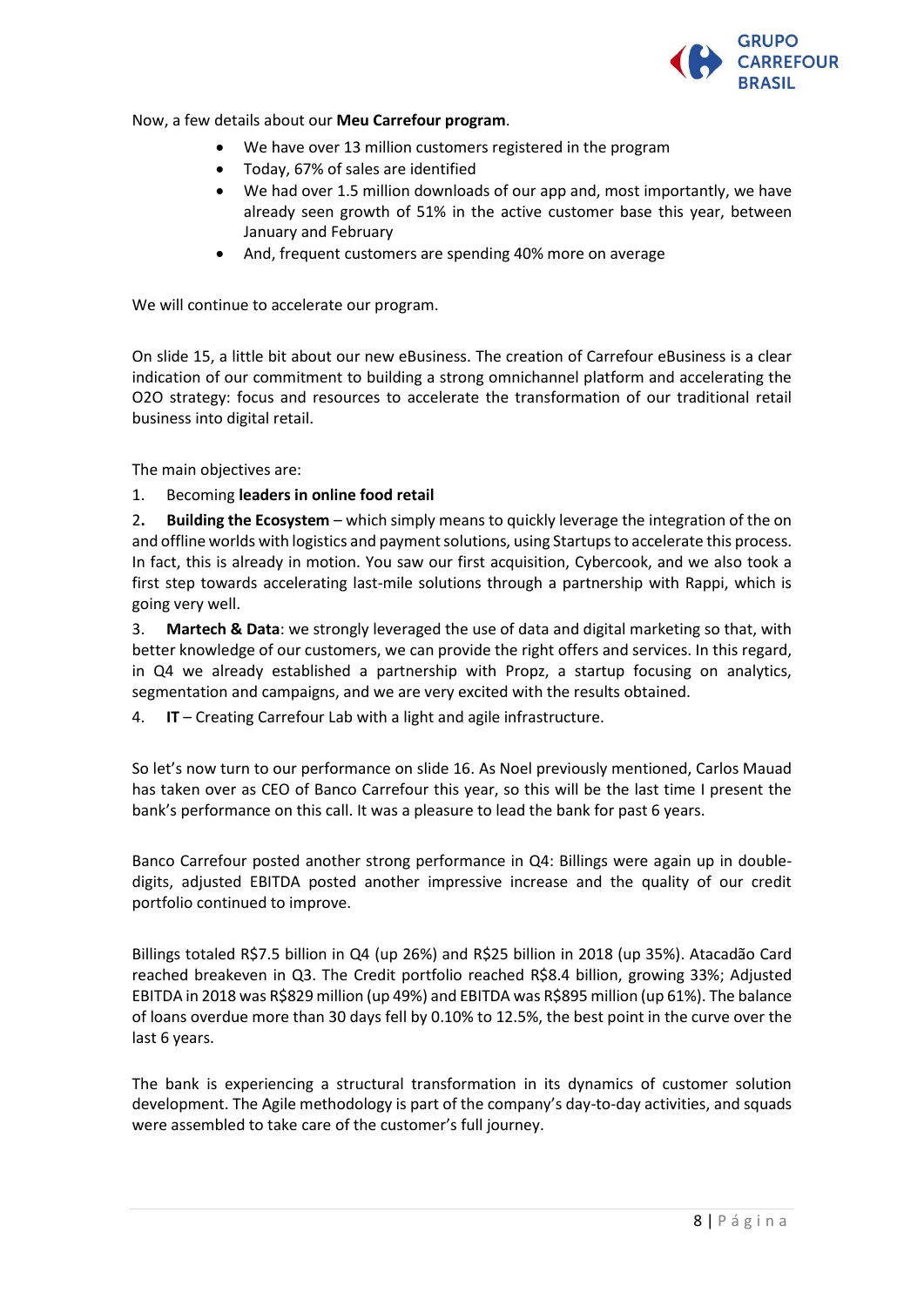

Speaking of transformation, I would like to pass onto Carlos Mauad, the new CEO of the Bank, who will briefly comment on what we are working on.

# **Carlos Mauad – CEO Carrefour Soluções Financeiras:**

Thank you, Paula and good morning, to all. The transformation model to digitalize customer experience has already been implemented and is getting stronger by the day, transforming the way the company relates to its customers. Some results of this transformation can already be seen:

- In Q4 we sold five times more cards through digital channels when compared to the same period last year
- Significant increase in digital customer service through our app, web portal, self-service terminal and chatbots
- 50% of collection negotiations are made through digital channels
- 58% of bills are delivered to customers in digital format

Looking ahead, we are closely connected to the digital transformation plan of the Group. The transformation that has been adopted by structuring the teams in squads and developing an excellence center ensures greater agility and quality in the delivery of innovative solutions to our customers. I am confident that 2019 will see the consolidation of new work dynamics, translating into the expansion of customer base, product x-sell, and operating and credit efficiency.

Let me now hand back to Noël for his concluding remarks.

# **Noël Prioux – Diretor Presidente:**

Thank you, Paula and Carlos.

Let me conclude on slide 18, which presents our priorities and strategy for 2019.

Our priorities are: to connect new customers through our omnichannel strategy; and strengthen our leadership in food retail.

We will maintain a rapid expansion pace, increasing investments in e-commerce and establishing new partnerships with start-ups and other technology players. We should invest approximately R\$2 billion in 2019, fostering integration between the physical and virtual worlds.

We maintain our strong commitment to being the leader in food retail in Brazil, always with excellence in our products and services, and always one step ahead when it comes to innovation.

This concludes our presentation. Thank you very much for your attention and we are now happy to take your questions.

# **Operator:**

Ladies and gentlemen, now we will start the questions and answers session. To make a question, please press \*9 on your telephone.

Our first question comes from Mr. Joseph, J.P. Morgan. Good morning, Mr. Joseph.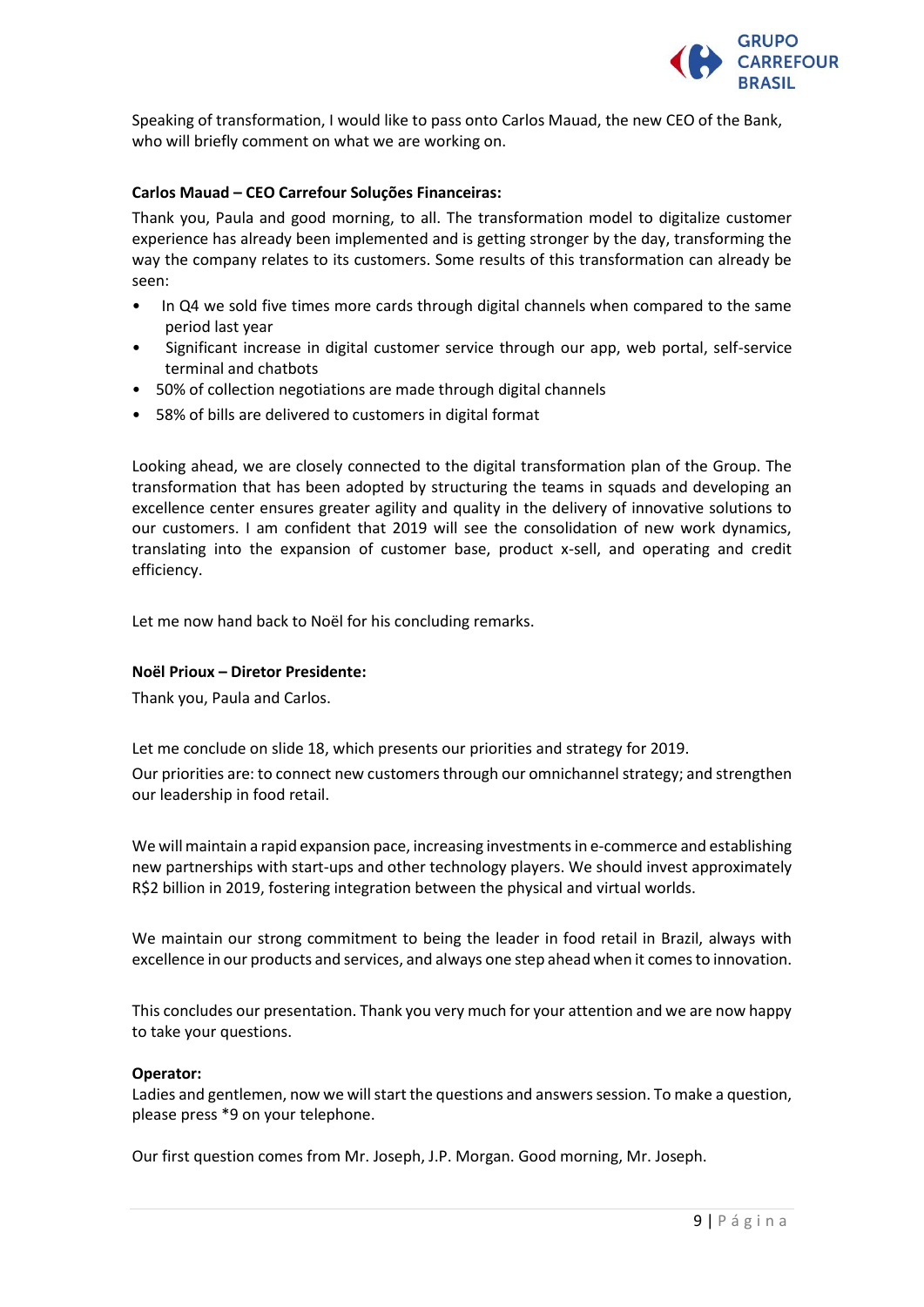

# **Joseph – J.P. Morgan:**

Good morning everyone, thank you for taking my question. I would like to explore a bit more this retail image trend, we still can see an upward move, then, if Paula could explain the main strategy here to leverage this online ecosystem, and not only online, but also digital, which has been implemented in Carrefour's platform, if we can suppose that in any moment, big data even of Atacadão card may be included in this account and help us to better outline this client's profile, and improve store execution. And secondly, when we look at food implementation, it is already running marginally above inflation. I would like to understand if we can estimate a slightly stronger trade budget in 2019. In 2017 and 2018, I think such trade budget, suppliers' commission came slightly below. Thank you.

# **Paula Cardoso – Carrefour eBusiness CEO:**

Well, I'll start discussing the platform. Undoubtedly, e-business sees Carrefour, irrespective of format, independently. It is important to get closer to the client, offer a quicker delivery and strongly accelerate such growth. Certainly, the use of data is an integral part of this process and the answer is yes, similar to Carrefour, where the CRM process' milestone occurred in the bank, this is also happening with Atacadão. Today, we have over 8 million, a database with lots of sales identified and we have been learning a lot on segmentation. Then, in the future, we will certainly look at it as one thing, leveraging each format to its growth, efficiency, and nature of the distribution.

# **Sébastien Durchon – CFO:**

Just complementing, I think concerning omnichannel, we could see a clear benefit, let's think two minutes in non-food products, over the past two years we saw a very meaningful advance at stores and at e-commerce, thus, with e-commerce growth, we managed to increase non-food sales, electronic products by nearly 50%. Could you imagine all these benefits for us, both in ecommerce and retail? Even more with the Click & Collect*,* with all the formats we could implement in 2018.

# **Joseph – J.P. Morgan:**

If you could give us a follow-up on the digital issue, you are offering this super app, while competitor is exiting and trying to set up its own app. Then, I would like to understand your rationale for having a partner and not building your own app. Maybe this would be interesting for the market as a whole. Thank you.

# **Paula Cardoso – Carrefour eBusiness CEO:**

I think we have few messages here, I mean, I cannot answer for our competitor, I can speak for ourselves. Certainly, we want to speed up food items growth. Today, we have just started a partnership with the market leader, Rappi, they are growing very strongly. This is a win-win operation, as we are leveraging our strengths, our operational efficiency, and Rappi's rapid lastmile distribution. This does not mean that this is the only way for Carrefour advancing, this means this is the beginning, and we have made such partnership with a very strong market player which is robustly growing. We are very pleased with this operation so far.

# **Joseph – J.P. Morgan:**

Thank you, Paula. Now, another question refers to margin.

# **José Luis Gutierrez – Carrefour Retail CEO:**

We need to split the margin into two periods, the first and the second half of 2018. In the first half, we saw a strong impact on margin due to price inflation, and in the second half, we have three effects. First, we have adopted very smart initiatives both referring to investments and loans to increase margin. Second, obviously, the relationship with the supplier, and offer support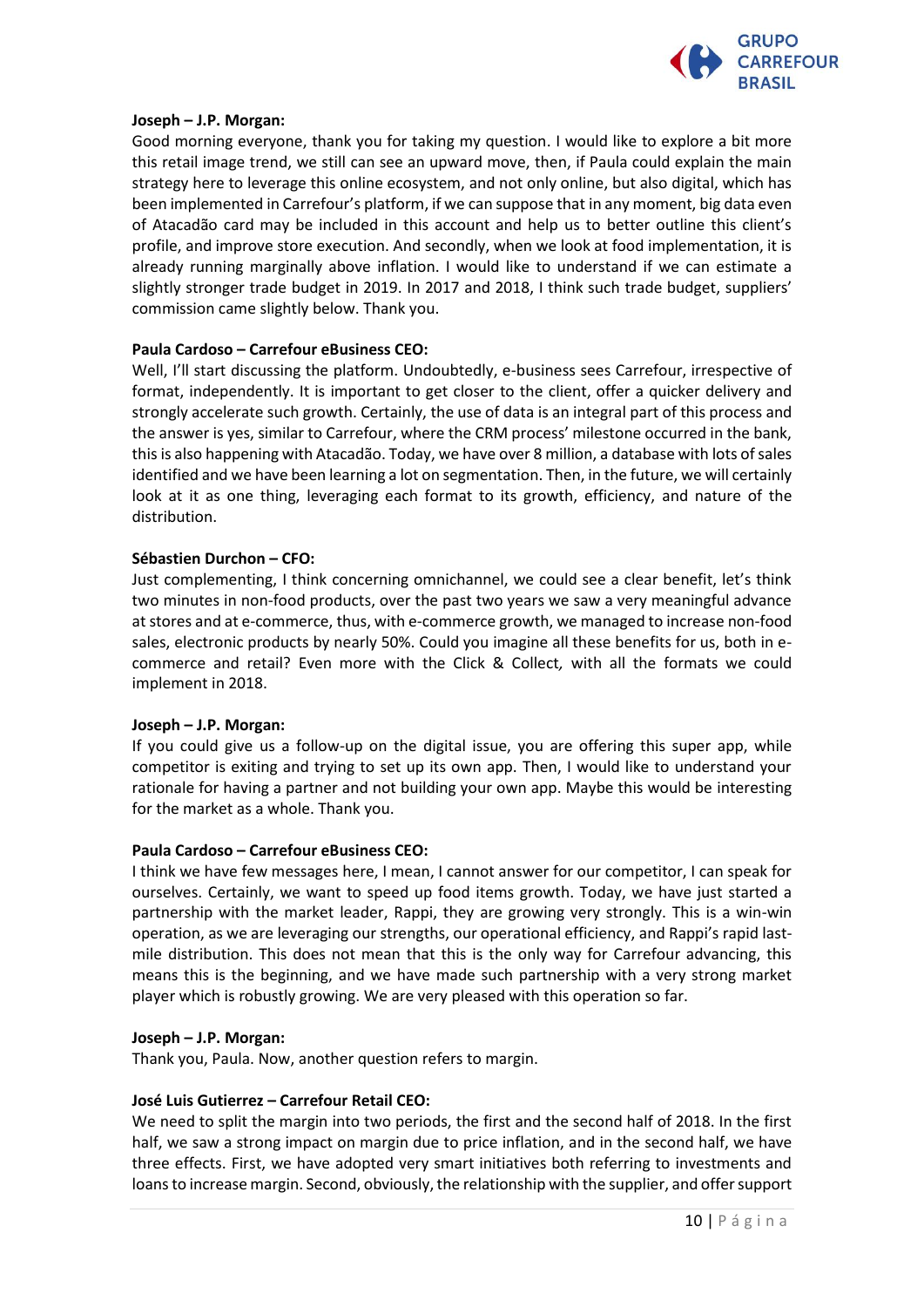

to several formats, we are opening formats, such as Express Market which has a level of margin higher than the retail average.

# **Noël Prioux – CEO:**

We also have a better trend, when you want to trade with any supplier, you need to bring volume. Our strategy was really concerned with investing in prices, showing these are sustainable, and that suppliers can rely on Carrefour to generate volume. This is what really matters for us, we had a very difficult first half, but now we can see evolution and 2019 will be a year of sustainable growth, this is what we want. Not every other quarter, we want a policy, a real customer policy, with accessible prices, to bring volume and quality. All the parameters are positive, fortunately.

# **Joseph – J.P. Morgan:**

Perfect. Thank you very much.

# **Operator:**

Our next question comes from Thiago, Banco Itaú. Good morning, Thiago.

# **Thiago – Itaú:**

Good morning. My question is to Roberto. Roberto, when we analyze what happened to your business profitability over the last two years, we can realize that the tax credits you mentioned enabled a margin, and your EBITDA caught us by surprise, vis-à-vis our previous estimates. My question is, do you still expect any type of investment of such margin in price, in the short and medium terms? Is this reasonable or competition is a little less complicated than you thought, and accordingly, is it reasonable to suppose that margin should remain in line, or eventually even increase, from levels we can see now. This is my question, thank you.

# **José Roberto Meister Mussnich – Atacadão CEO:**

Good morning, Thiago. Indeed, what we consider here is this margin, which if we do not need to use it, this has the nature of a margin, not included in the operation, we will keep it aside. Is this an ammunition? Of course, it is, it exists and it is there. Concerning a competitive environment, in fact, we have a more competitive environment, and not less competitive. What happens with margin is, sometimes, due to the "beauty" of business model, let's put it this way, due to scale, the margin can be used to have an effect of absolute numbers. We can eventually use demand elasticity slightly decreasing margin to make an absolute number slightly better. This is a tool available in the model and we know how to use it. What we can see today is the capacity of negotiation, the capacity of having partnerships with suppliers, and the need for investing in the market. We have been attentive, and how we always say, the market changes every day, and we try to take the best advantage of the market. You saw an improved margin in terms of volume, due to an efficient model specifically. Now, if the margin needs to be used, we will use it, undoubtedly. I hope to have answered your question, Thiago.

# **Thiago – Itaú:**

Yes, you answered, Roberto, thank you very much.

# **Operator:**

Our next question comes from Mr. Richard, Bradesco. Good morning, Richard.

# **Richard – Bradesco:**

Good morning everyone. I have two questions here. My first question is about the retail gross margin. I think Paula mentioned that e-commerce gross margin improved 5 or 6 points yearover-year. Then, if got it right, this means that hypermarkets gross margin significantly dropped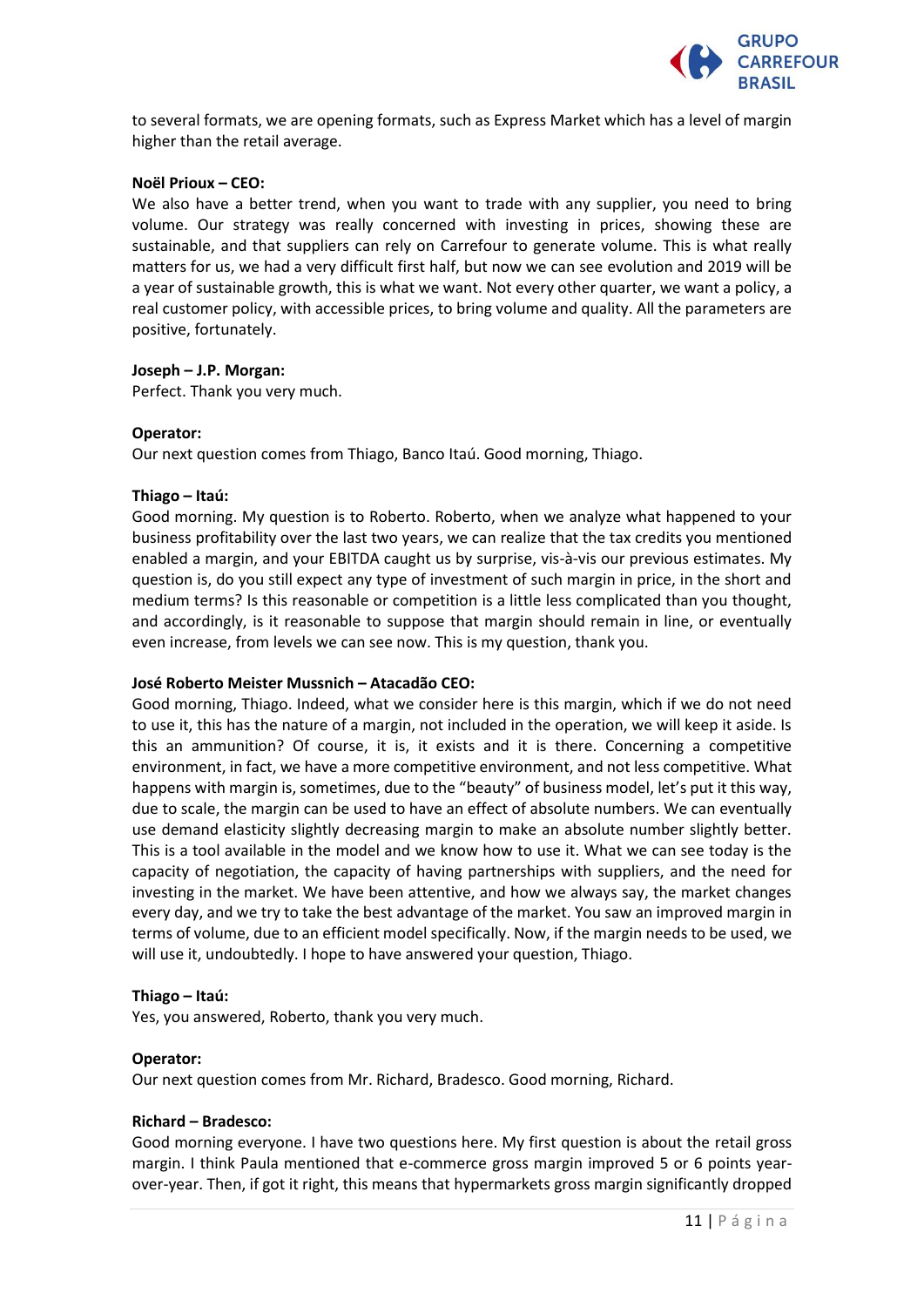

year-over-year. I just would like to ask, if I got it right, if gross margin decreased in hypermarkets, which is the reason, less bonus or mainly investment in companies? And my second question, again about e-commerce, Paula, you detailed gross margin, could you discuss profitability of ecommerce channel under EBITDA, please? Thank you.

# **Sébastien Durchon – CFO:**

Good morning, Richard. Margins are a very important issue. Paula mentioned 5% of margin in the second half of the year. Reminding that e-commerce accounts for 10% of retail, then, retail gross margin did not decrease, it even slightly increased in business installment data. It did not fall in the last half of the year. The e-commerce issue is very important, which means, two years ago we had an impact, a dilution of total margin rate due to the fact that e-commerce works with a smaller store, we are reaching a very different moment, because gaining scale, the ecommerce manages to improve its margin rate, thus, this puts much less pressure on margin with retail strength. In addition, again, we saw very strong growth at stores, on the other hand, we also managed to improve margin rate marginally. Thus, by no means, we saw retail margin drop in the last quarter of the year.

# **Paula Cardoso – Carrefour eBusiness CEO:**

Referring to e-commerce's profitability, it is always relevant to remind that this operation is a startup, we have been investing in it for the past two years and a half. We do not comment on EBITDA margin, but we can clearly affirm that scale gain was very strong, margin/expense ratio improved almost 6 points in 2018. We generated cash and this is extremely important in an ecommerce operation, we have been managing to improve margins with mix differences and synergy gains. Then, this is the direction, we will continue investing, this is a point of no return, this is a relevant growth engine. It is important for the omnichannel strategy, but undoubtedly, we will continue focused on profitability, gains of scale and growth will enable us to improve such ratio year by year.

# **Richard - Bradesco:**

Thank you. I just wanted to make a quick follow-up. Sébastien, in fact, I would like to understand hypermarkets gross margin, thus, excluding the e-commerce.

# **Sébastien Durchon – CFO:**

No, but excluding e-commerce, food, whether PGC (product of great consumption) or perishables, margin came in line, slightly improved, and non-food came in line. Imagine you, if you exclude e-commerce from retail, you can see higher growth in non-food rather than in food. Then, if you see combined figures, you have a slightly lower margin, but sector by sector, margin rate did not decline.

# **Richard - Bradesco:**

Ok, perfect. Thank you.

# **Operator:**

Our next question comes from Mr. Robert, Bank of America. Good morning, Mr. Robert.

# **Robert – Bank of America:**

Good morning and thank you for taking my question. Paula, I would like to know about delivery and does demand impact profitability of expansion connected with the store, to the extent operation grows? I know the app experience is new, but could you say that it should increase or simply change consumer's behavior among current clients?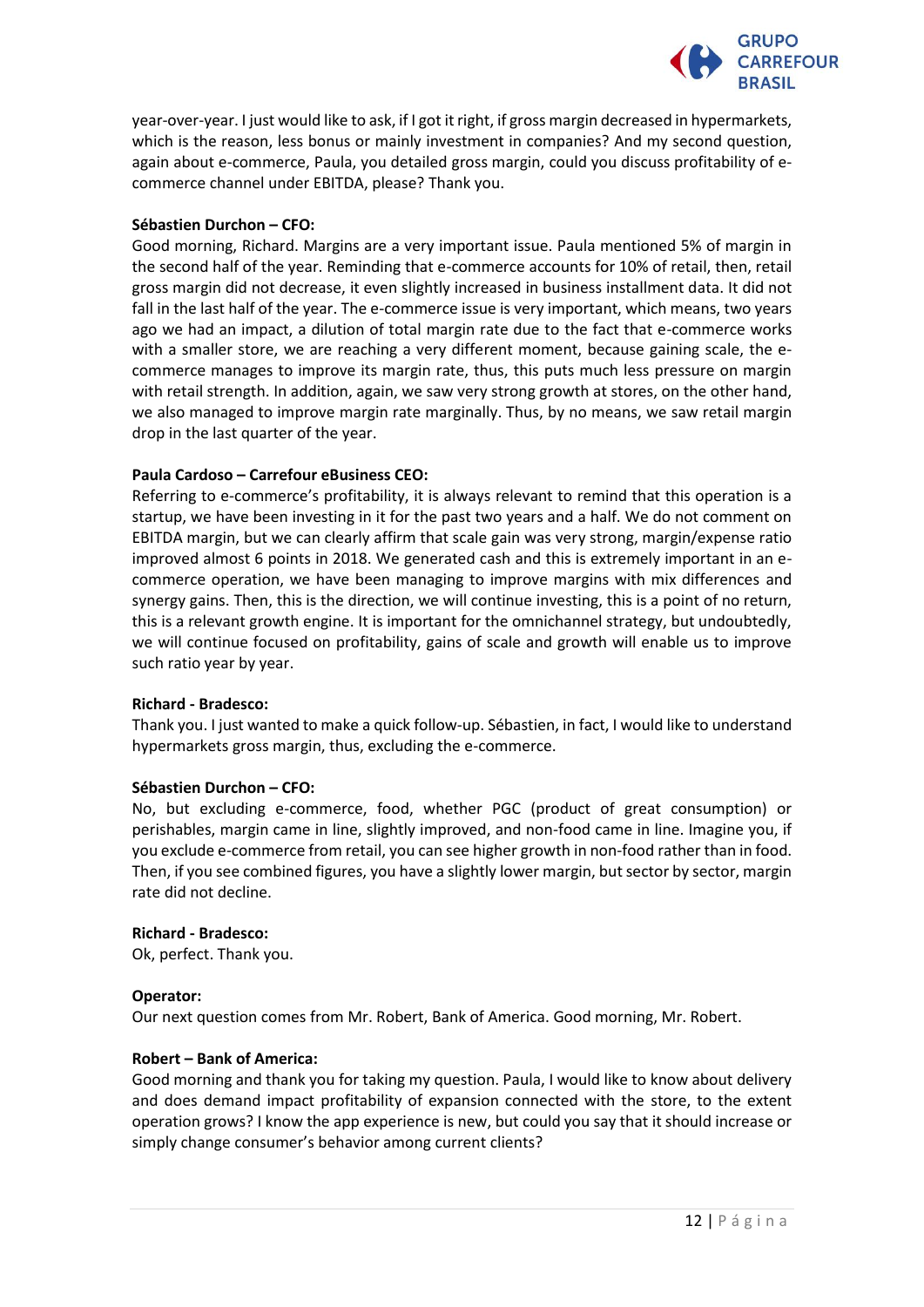

# **Paula Cardoso – Carrefour eBusiness CEO:**

Ok. Bob, sorry, I could not understand the beginning of your question, it was difficult for me to hear it. Could you repeat, please?

#### **Robert – Bank of America:**

Yes, I would like to know how demand has been delivered and will it impact profitability at several stores to the extent operation grows? Yes? I know experience with Rappi is new, but could you say that should you increase or simply change consumer's behavior among current clients?

#### **Paula Cardoso – Carrefour eBusiness CEO:**

Well, referring to profitability, we are at the very beginning of our partnership, we can see investments from both sides, and we have been learning a lot, I think the moment is of solid learning. We have new clients, I would say, 60% are new clients, an AB profile, few areas... we have been strongly learning on a more regional action. Then, Bob, we are in the third month of our partnership, we have been implementing and growing very robustly, already exceeding 48 stores, we have been learning in terms of behavior and adequacy of supply to the client. This experience has been extremely rewarding. Concerning profitability, we are at the very beginning, we have triggers, we have several negotiations in terms of partnership growth and it is still too early to say, the operation is still at an early stage.

# **Robert – Bank of America:**

Thank you.

# **Paula Cardoso – Carrefour eBusiness CEO:**

You're welcome.

# **Operator:**

Our next question comes from Mr. Ruben Couto, Santander. Good morning, Mr. Ruben.

# **Ruben Couto – Santander:**

Good morning, everyone. I have two questions here. First, could you give us an update on that hypermarket's competitiveness project, are rollouts taking place in other stores, besides those initial 23 stores, how is suppliers' receptivity in relation to this initiative's maturation? And another question, you mentioned in the last slide, the opening of, at least, 20 Atacadão stores. What would make you increase this figure in 2019, are you seeing an opportunity to accelerate? Is it in the market where you are not present, or maybe smaller, where you still are not present, or even the opening of other stores in marketplaces where you are already operating? Thank you.

# **José Luis Gutierrez – Carrefour Retail CEO:**

Good morning. As planned, in 2018 we decided we would have very strong competitiveness, by repositioning stores. Then, the second plan was more concerned with food categories which are key for the client, and this is also our position. In 2018, we resumed this issue and now we are measuring the impacts, looking at volume growth and results. And obviously all this investment, a significant amount which was negotiated by a gain of volumes with suppliers.

# **José Roberto Meister Mussnich – Atacadão CEO:**

Rubens, referring to the openings, at least, we have a pipeline, which requires a certain time for approvals, etc. This pipeline today ensures, at least, 20 openings for 2019. However, when you get an authorization to set up a store that we qualify as extremely profitable and positive, we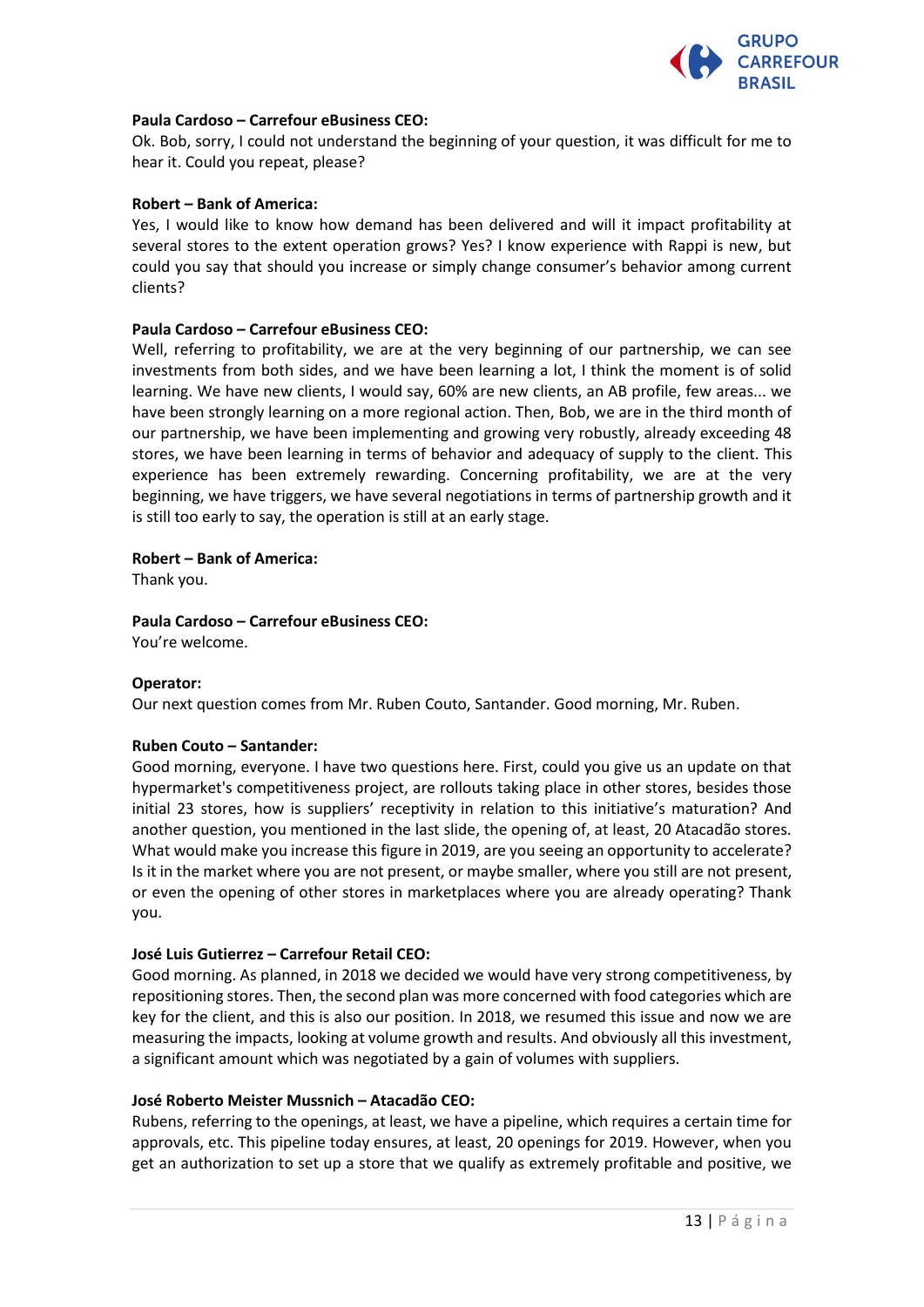

will not take long to open this store. This is the reason we will open, at least, 20 stores. However, if any opportunity arises, we can eventually fill in a few white spots and do some more.

# **Ruben Couto – Santander:**

Ok, it's clear to me. Could you give us a follow-up concerning expansion? Are you opening other stores in places where you are not present, smaller regions, or are you increasingly opening stores in regions where you are already present with any store?

# **José Roberto Meister Mussnich – Atacadão CEO:**

We pursue a good balance between existing markets in a strategy not only of protecting these markets, but also exploring these markets, because our model, when you enter into an existing market, you enter with the same price of competitiveness clusters. We do not work differently in all stores. In new markets, we can achieve our purpose which is meeting the people's needs and make such good performance in terms of commitment we have in the inland. This is the good balance we are trying to do; sometimes, it does not work, but we have been doing fiftyfifty, half in the current market, half in white spots where we have new stores, with new functionalities, and increasing our capillarity in terms of Brazil.

# **Ruben Couto - Santander:**

Excellent. Thank you.

# **José Roberto Meister Mussnich – Atacadão CEO:**

I will give you an example. Next Thursday, we will open a store close to Belém, in the city of Castanhal, and then, two weeks later, we will open in the State of Mato Grosso, in the city of Tangará da Serra, which is a new market for us, 300km far from another store. Subsequently, we will open a store in Alagoinhas, in the State of Bahia, isn't Marcos? That's it. Thank you.

# **Operator:**

Our next question comes from Mr. Gustavo Oliveira, UBS. Gustavo, hello, good morning.

# **Gustavo Oliveira – UBS:**

Hello, good morning everyone. Thank you for taking my question, and congratulations Noel, for all the changes in management, which make sense, in our opinion. Congratulations. I would like to understand, still referring Atacadão's plan of expansion, if there is any constraint, I remember the discussions we had, you said that possibly you may open formats even smaller than current stores. If this plan has been developed if you can start executing it, if it relies on maintaining profitability levels higher than you have been working today, or if it could be a slightly lower level of margin. I think smaller formats could have a slightly lower margin, in this format of Atacadão. I would like to understand what you have been thinking about. Thank you.

# **José Roberto Meister Mussnich – Atacadão CEO:**

Thank you, Gustavo. Again, the key word is a balance. Yes, according to few opportunities of smaller pieces of land and spots, we opened few smaller stores which do not compromise a good balance and favorable operations, that is to say, we are not only working with the offer of food products, but also the operation as a whole. We have our stores as our own inventory, the store ammunition is own inventory at the store, we do not want to change much this type of model. Overall, the profitability targets at stores are well balanced, it does not change from store to store. We do not have different profitability models according to the size of the store. No. The store has to show the same economic model we have in all the stores and all the expansion we must carry out. There are opportunities in having stores closer to smaller sizes in large urban centers, yes. We have, and we know how to do it. In addition, since 1995 we had few stores with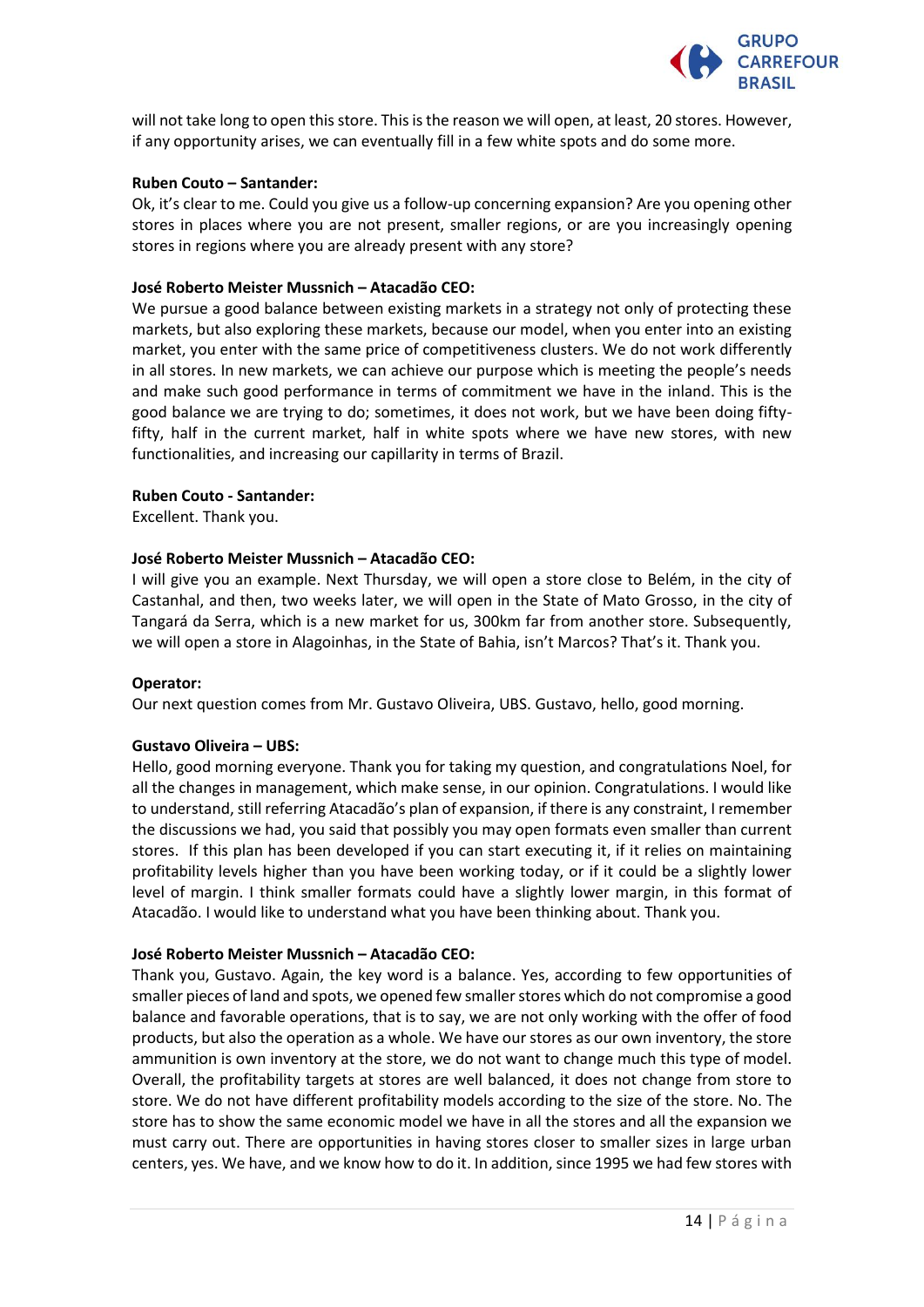

3,500, 4,000 meters which still are operating, and extremely profitable, which are Atacadão standard. I hope to have answered your question, Gustavo.

# **Gustavo Oliveira – UBS:**

Then, when you refer to such mix, 20 new stores, do you have in mind any change to smaller stores and gaining a bit more of market share? Or you still cannot say, is this a great trend change in new openings?

# **José Roberto Meister Mussnich – Atacadão CEO:**

No, I do not think this is a great trend change, there are other possibilities. You cannot forget, for instance, there is no drive for Tangará da Serra, for example, 600km far from Cuiabá, where our purpose is clearly distribution. Which is the sense of setting up a smaller store where we do not have a spot? In large urban centers, maybe, where we have wholesale to support the store, it can be a smaller store, with a higher frequency of deliveries, but never changing the economic model.

# **Gustavo Oliveira – UBS:**

Ok, it is clear to me. Thank you very much.

# **José Roberto Meister Mussnich – Atacadão CEO:**

You're welcome.

# **Operator:**

Again, just reminding our invitees that to make a question just press star key 9 ( $*$ 9) on your telephone, then we open your line.

Our next question comes from Mr. Thiago Bortoluci, Goldman Sachs. Thiago, good morning.

# **Thiago Bortoluci – Goldman Sachs:**

Good morning everyone, and thank you for taking my questions. I have two questions. The first question is about the retail margin outlook. You commented in the release, a pressure from SG&A expenses due to the line of omni-channel investments sellers and this pressure should continue during 2019. Which is your expectation for multi EBITDA margin evolution? This is my first question. My second question refers to the bank's performance, its growth is super solid, but we also can see a margin pressure there, I would like to understand the reasons for such pressure, if it is 100% mix with Atacadão gaining representativeness or if there is any new impact. Thank you.

# **Sébastien Durchon – CFO:**

Thank you, Thiago for your two questions. Referring to your first question, we do not provide guidance on retail, what I can say is, again, looking back, in 2018, quarter after quarter, retail EBITDA margin improved, then, at this stage, we cannot see reasons for having a great difference in 2019.

# **Paula Cardoso – Carrefour eBusiness CEO:**

Referring to your second question, Thiago, I need to know what you understood as margin pressure, then, I can give you a more assertive answer. We can see a very strong portfolio growth, we can see revenue growth, credit quality, high efficiency of expenses. Then, I cannot see what you exactly saw.